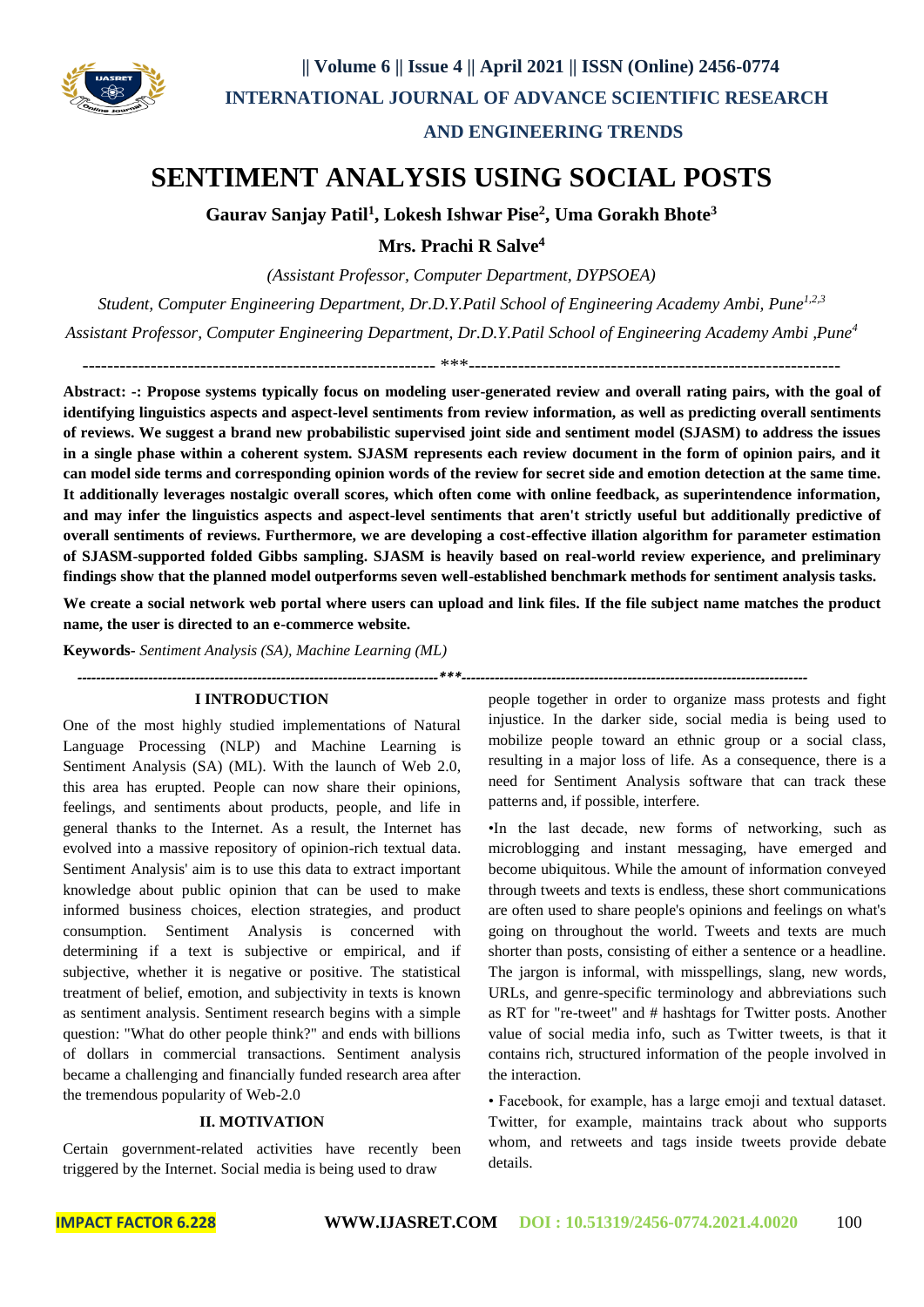

## **|| Volume 6 || Issue 4 || April 2021 || ISSN (Online) 2456-0774 INTERNATIONAL JOURNAL OF ADVANCE SCIENTIFIC RESEARCH AND ENGINEERING TRENDS**

#### **III.APPLICATION**

In the future, a computer will be able to sense human emotion by sensory means and then create an environment that helps in the overall advancement of human life.

• The key applications and challenges of one of computer science's most successful research areas.

• The most common use of sentiment analysis is the rating of consumer products and services.

• There are various blogs that have automated summaries of product reviews and their unique functions.

### **IV. LITERATURE SURVEY**

**1)Paper Name** :Sentiment Analysis and Opinion Mining

### **Authors :** Bing Liu

**Description :** Sentiment analysis is a common analysis problem due to its widespread real-world applications. As an IP analysis subject, it's also extremely difficult, and it covers many novel subproblems, as we'll see later. Furthermore, there was relatively little study of either IP or linguistics prior to the year 2000. Most of the reasons for this is that there was so little opinion text available in digital form prior to that time. After its inception in the year 2000, the field has developed to become one of the most important research fields of IP. Data analysis, Database mining, and information extraction are also fields where it's been thoroughly studied. Indeed, it has progressed from computing to management sciences.

**2) Paper Name :** Thumbs up? Sentiment Classification using Machine Learning Techniques

**Authors:** Bo Pang and Lillian Lee, Shivakumar Vaithyanathan

**Description:** The difficulty in categorizing documents not by subject but by general mood, such as whether a summary is favorable or negative. We discover that commonplace machine learning strategies definitively transcend human-produced baselines when we use victimization film feedback as information. However, the three machine learning methods we used (Naive Thomas Bayes, most entropy classification, and help vector machines) do not outperform traditional topic-based categorization when it comes to sentiment classification. We typically come to a conclusion by looking at variables that make sentiment classification more complicated.

**3)Paper Name :** Adding Redundant Features for CRFs-based Sentence Sentiment Classification

**Authors:** Jun Zhao, Kang Liu, Gen Wang

**Description:** The author proposes a fundamentally new approach supported by CRFs, in addition to the two basic characteristics of "contextual dependence" and "name repetition" of sentence sentiment classification. On sentence emotion victimization CRFs, we have a propensity to strive to understand the topic restrictions. We would incorporate redundant solutions into coaching for mark redundancy by adding redundant labels into the first nostalgic product selection and grouping all labels into a hierarchy. Our implementation outperforms conventional approaches such as NB, SVM, MaxEnt, and commonplace chain CRFs, according to the findings. Unlike the cascaded model, our solution can significantly reduce error propagation across layers while simultaneously enhancing efficiency in each layer.

**4)Paper Name :** OpinionMiner: A Novel Machine Learning System for Web Opinion Mining and Extraction

**Authors :** Wei Jin, Hung Hay Ho, Rohini K. Srihari

**Description :** Customers are often invited to express their thoughts and active views about goods they have bought by retailers selling products on the internet. Unfortunately, reading through all customer feedback is difficult, particularly for trendy items, where the number of reviews can be hundreds or thousands. This makes it difficult for a potential customer to search them and make an informed decision. The goal of the OpinionMiner framework built in this project is to mine consumer feedback of a product and extract highly elaborated product entities on which reviewers share their opinions. Opinion expressions are well-known, and any accepted commodity individual has a positive or negative opinion orientation. We suggest a novel machine learning method engineered beneath the context of linguistic process HMMs, which varies from previous methods that used rule-based or applied math techniques. Multiple required linguistic options are naturally integrated into automated learning through this method. Throughout this article, we will define the system's architecture and major components. The planned approach is examined using Amazon's online product ratings as well as publicly available datasets.

**5)Paper Name :** A Hierarchical Aspect-Sentiment Model for Online Reviews

Authors : Suin Kim, Jianwen Zhang, Zheng Chen, Alice Oh, Shixia Liu

**Description :** It's crucial to mechanically expose the latent structure of the aspects, emotion polarities, and even the connection between them to help consumers easily interpret the most relevant viewpoints from broad online feedback. However, there isn't much work available to do this successfully. We suggest a gradable aspect sentiment model (HASM) to obtain a gradable framework of aspect-based sentiments from unlabeled online feedback in this article. The whole structure in HASM may be a tree. Any node is a twolevel tree, with the root representing a facet and the children representing the associated emotion polarities. Each hand, or polarity of emotion, is sculpted as a collection of words. We prefer to use a theorem statistic model, recursive Chinese eating house system (rCRP), as the previous and jointly infer the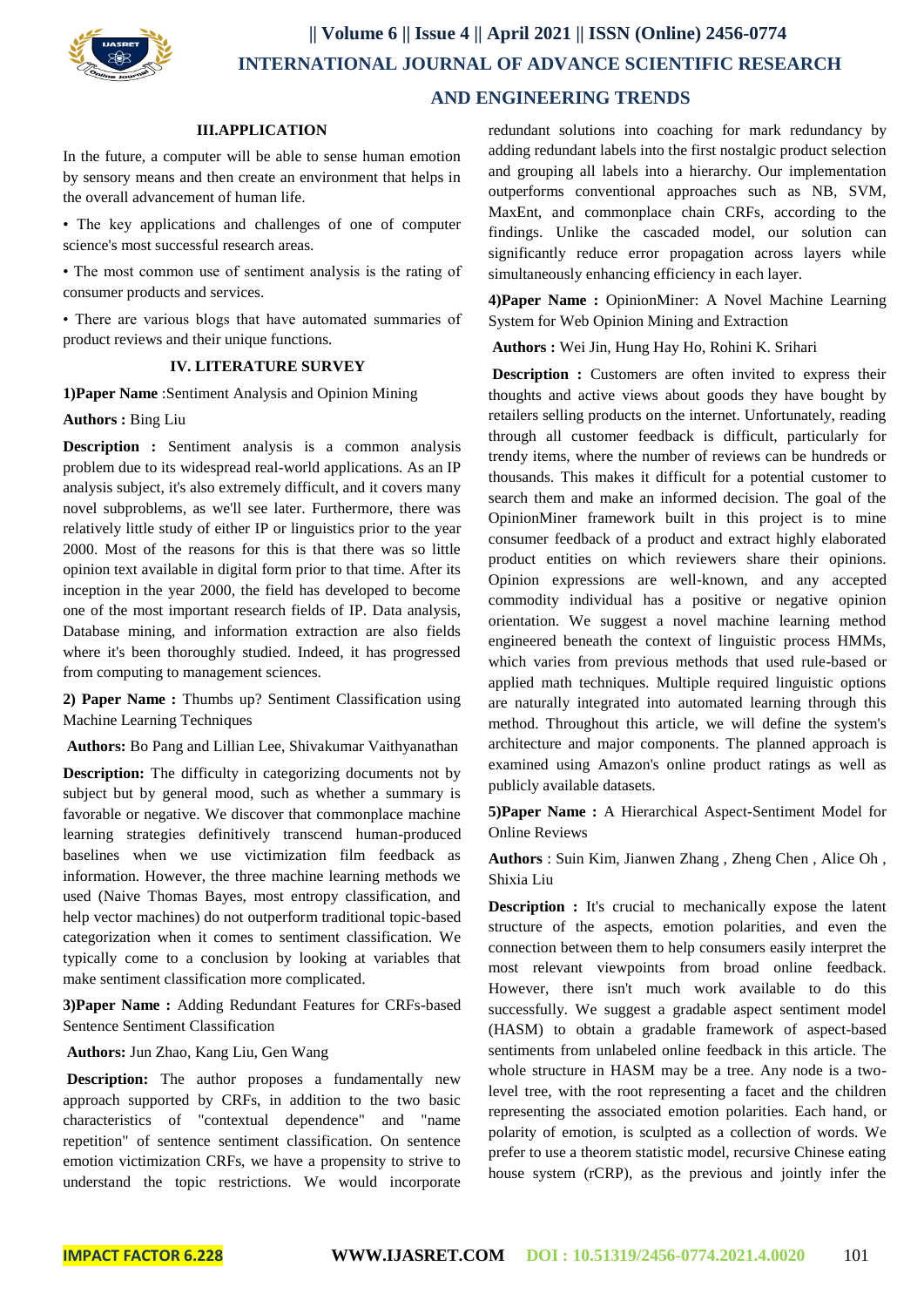

# **|| Volume 6 || Issue 4 || April 2021 || ISSN (Online) 2456-0774 INTERNATIONAL JOURNAL OF ADVANCE SCIENTIFIC RESEARCH**

 **AND ENGINEERING TRENDS** 

aspect-sentiment tree from the analysis texts to mechanically extract both the structure and parameters of the tree. In terms of quantitative measurements of topic trees, experiments on two actual datasets demonstrate that our model is equivalent to two related gradable topic models. Our model outperforms antecedently expected feature emotion joint models in terms of sentence-level classification accuracy.

### **V.PROPOSED SYSTEM**

The aim of this paper is to lay out the conditions that must be met by the Social Mood Swing Android application. This manual is intended for project developers and clients, as well as users who want to look at the project criteria and specifications.

### **A)PROBLEM DEFINATION**

Determine whether a stance or argument on that status is positive, negative, or neutral. When a status or expression conveys both a positive and negative feeling, the stronger sentiment should be chosen, and the average count will be given last.

### **B)SYSTEM ARCHITECTURE**



### Fig1. System Architecture

### **VI.CONCLUSION**

As social media has increased in popularity, so has interest in emotion classification. Individuals and companies are increasingly finding it difficult to differentiate sentiment from email in a transparent and understandable manner. More comprehensive methods are required to remove misclassifications in the architecture of prediction models used to analyze feedback. In this research, the results of many hybrid sentiment mining methods are empirically evaluated on datasets of various sizes. The hybrid ensemble methodology (HEM1) is the most robust of the approaches used for balanced data models I, II, and III, according to different accuracy requirements. A compound mixture of unigram, bigram, and trigram works well in nearly all prediction systems, according to the results. Despite the fact that SVMs can cope with any level of data imbalance, the results suggest that data imbalance can impact the use of SVMs for class prediction in real-time applications. Though data rebalancing is considered a viable alternative, both under and over sampling have disadvantages. In comprehensive trials with benchmark and real device datasets, the suggested updated bagging protocol has been shown to be efficient and superior to many other approaches using different data sampling methods. The results showed that

using mixed methods, PCA is a strong dimension reduction technique for both balanced and imbalanced datasets. In the future, other feature reduction approaches, such as latent dirchlet distribution, could be investigated. More research can be done in the future to assess the impact of various domain and region-specific parameters. Extending sentiment mining to new domains may produce some unexpected outcomes. More ngram variations and attribute weighting could be proposed in the future to obtain a higher degree of precision. This study's work is solely based on categorizing sentiment into two groups: positive and negative (binary classification). In the future, a multiclass emotion classification system of positive, negative, neutral, and other divisions could be introduced. The aim of this study is to identify features that occur in reviews as nouns or noun phrases. Inferred characteristics will be detected in future testing. Parallel computing methods can be explored as a solution since ensemble learning approaches require a long time to determine. The inability to consider the results of ensemble learning techniques is a major downside since the knowledge learned by ensembles is unavailable to humans. As a consequence, increasing the interpretability of ensembles is a hot subject of research. Future opinion-mining schemes would need a broader and more diverse knowledge base in general and